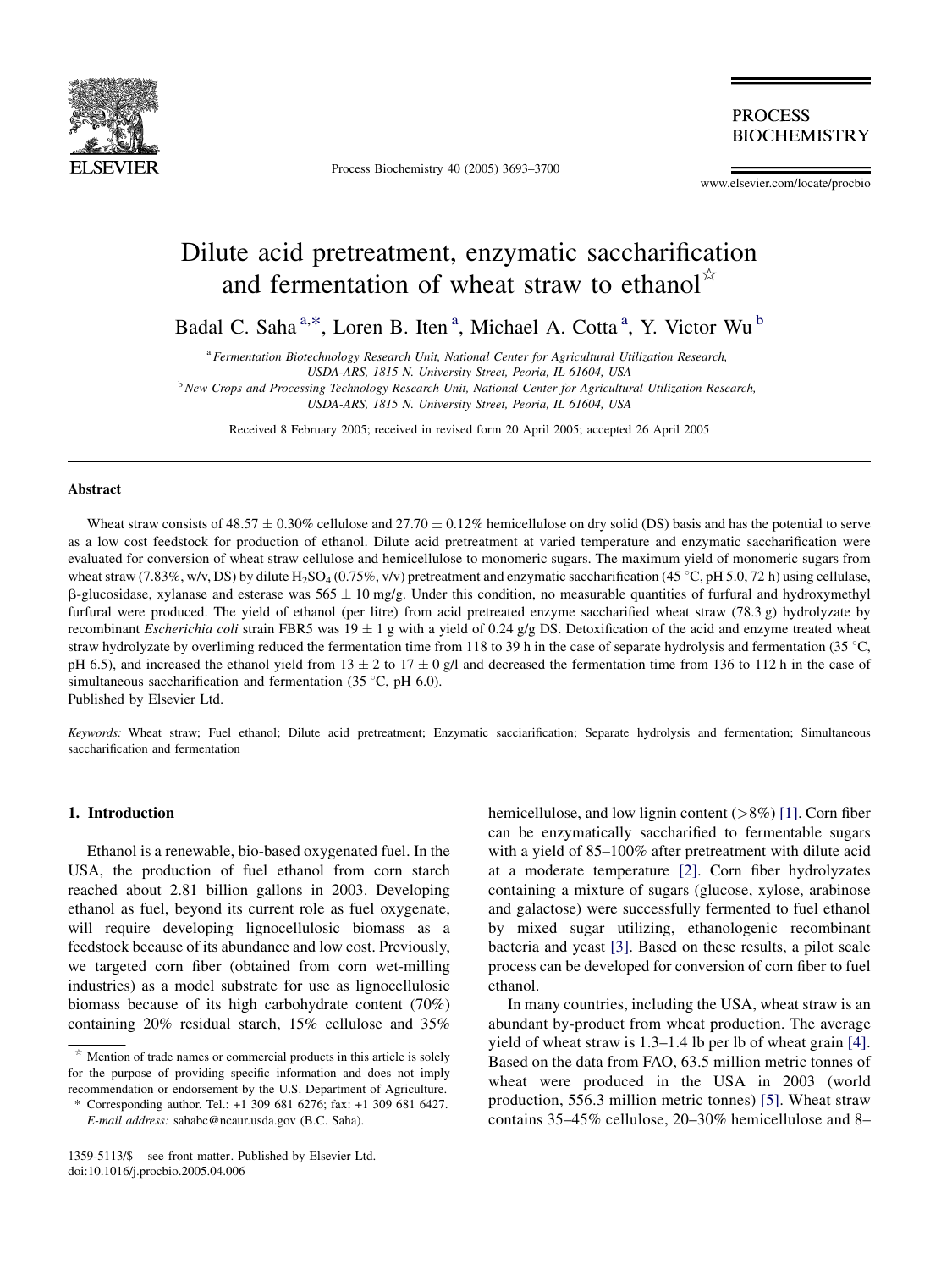15% lignin and can also serve as a low cost attractive feedstock for production of fuel alcohol. Research has been done on the separation of cellulose, hemicellulose and lignin components from wheat straw and structural characterization of the hemicellulose fraction [\[6–10\]](#page-7-0). Also, a few reports are available on the production of ethanol from wheat straw hydrolyzates [\[11–15\]](#page-7-0). To our knowledge, no research paper is available on ethanol production from dilute acid pretreated enzyme saccharified wheat straw hydrolyzates by the mixed sugar utilizing ethanologenic recombinant microorganisms. In the present study, conditions for obtaining a high sugar yield from wheat straw using dilute  $H_2SO_4$  as pretreatment option and enzymatic saccharification were examined.

The utilization of both cellulose and hemicellulosic sugars present in typical lignocellulosic biomass hydrolyzate is essential for the economical production of ethanol. The conventional ethanol fermenting yeast (Saccharomyces cerevisiae) or bacterium (Zymomonas mobilis) cannot ferment multiple sugar substrates to ethanol [\[3\].](#page-7-0) Escherichia coli metabolizes a wide variety of sugars. Our research unit has developed a recombinant E. coli (strain FBR5) that can ferment mixed multiple sugars to ethanol [\[16\].](#page-7-0) The strain carries the plasmid pL1297, which contains the genes from Z. mobilis necessary for efficiently converting pyruvate into ethanol. It selectively maintained the plasmid when grown anaerobically. In the present paper, the results of alcohol production by this recombinant bacterium from dilute acid pretreated and enzyme saccharified wheat straw hydrolyzates containing glucose, xylose, arabinose and galactose are presented. Fuel ethanol was produced from dilute acid pretreated wheat straw using a simultaneous saccharification and fermentation (SSF) approach. The effect of detoxification of acid pretreated hydrolyzates using lime is also presented.

#### 2. Materials and methods

## 2.1. Materials

Wheat straw was purchased from a local farmer. It was dried in a forced-air oven at 55  $\degree$ C for 24 h and milled in a hammer mill to pass through a 1.27 mm screen. The milled wheat straw was stored at room temperature. Celluclast 1.5 L, Novozyme 188, laccase from Trametes versicolor, lipase from Candida rugosa, glucose, xylose, arabinose, furfural, hydroxymethyl furfural (HMF) and levulinic acid were purchased from Sigma Chemical Co., St. Louis, MO. Viscostar 150 L and Pectinase solids were supplied by Dyadic Corp., Jupiter, FL. Aminex HPX 87P column  $(300 \text{ mm} \times 7.8 \text{ mm})$ , Aminex HPX 87H column  $(300 \text{ mm} \times 10^{-10} \text{ mm})$ 7.8 mm), Carbo-P micro-guard cartridge  $(30 \text{ mm} \times 4.6 \text{ mm})$ and Cation H micro-guard cartridge  $(30 \text{ mm} \times 4.6 \text{ mm})$ were purchased from Bio-Rad Laboratories Inc., Hercules, CA.

#### 2.2. Dilute acid pretreatment of wheat straw

Milled wheat straw was slurried in water or dilute  $H_2SO_4$ (7.83% on dry solid basis, DS, w/v, unless otherwise stated) and pretreated in an autoclave at 121  $\degree$ C for 1 h or sand bath at a desired temperature (140, 160 and 180  $\degree$ C) for 15 min. The pretreated wheat straw was adjusted to pH 5.0 with 10 M NaOH or  $Ca(OH)_2$  before enzymatic saccharification.

For two stage pretreatment, wheat straw slurried in 0.5%  $H_2SO_4$  (v/v) was placed in the sand bath at 140 °C for 15 min and cooled. The liquid was collected by centrifugation (15,000  $\times$  g, 10 min). The solid residue after washing once with water was slurried with  $0.5\%$  H<sub>2</sub>SO<sub>4</sub> (v/v) and then treated at 190 $\degree$ C for 10 min.

## 2.3. Enzyme assays

Carboxymethyl cellulase (CMCase) and xylanase activities were assayed in a reaction mixture (0.5 ml) containing 1% (w/v) carboxymethyl cellulose and 1% (w/v) oat spelt xylan, respectively, 50 mM acetate buffer, pH 5.0 and appropriately diluted enzyme solutions. After 30 min incubation at 50 $\degree$ C, the reducing sugar liberated in the reaction mixture was measured by the dinitrosalicylic acid (DNS) method [\[17\].](#page-7-0) One unit (U) of each enzyme activity is defined as the amount of enzyme, which produces  $1 \mu$ mol reducing sugar as glucose (xylose in the case of xylanase) in the reaction mixture per minute under the above-specified conditions.

 $\beta$ -Glucosidase,  $\beta$ -xylosidase and  $\alpha$ -L-arabinofuranosidase activities were assayed in the reaction mixture (1 ml) containing  $4 \text{ mM}$  p-nitrophenyl  $\beta$ -D-glucoside,  $2 \text{ mM}$  pnitrophenyl  $\beta$ -D-xyloside or 1 mM p-nitrophenyl- $\alpha$ -L-arabinofuranoside, respectively, 50 mM acetate buffer, pH 5.0 and appropriately diluted enzyme solutions. After incubation at 50 °C for 30 min, the reaction was stopped by adding 1 ml of ice-cold  $0.5 M Na<sub>2</sub>CO<sub>3</sub>$ , and the color that developed as a result of p-nitrophenol liberation was measured at 405 nm. One unit (U) of each enzyme activity is defined as the amount of enzyme, which releases  $1 \mu$ mol *p*-nitrophenol per minute in the reaction mixture under these assay conditions.

## 2.4. Enzymatic saccharification

The enzymatic saccharification of the diluted acid pretreated wheat straw was performed by shaking slowly (100 rpm) at 45  $\degree$ C after adjusting the pH to 5.0 with NaOH and adding enzymes at each enzyme dose of 2 ml/100 g DS of wheat straw, unless otherwise stated. For pectinase solids, the enzyme dose was 1 g/100 g DS. Samples (1 ml) were withdrawn and kept at  $-20$  °C before processing for analysis.

#### 2.5. Overliming with calcium hydroxide

Calcium hydroxide was added to the dilute acid pretreated (0.75%, v/v, 121 $\degree$ C, 1 h) and enzyme saccharified (45  $\degree$ C, pH 5.0, 72 h) wheat straw hydrolyzate to increase the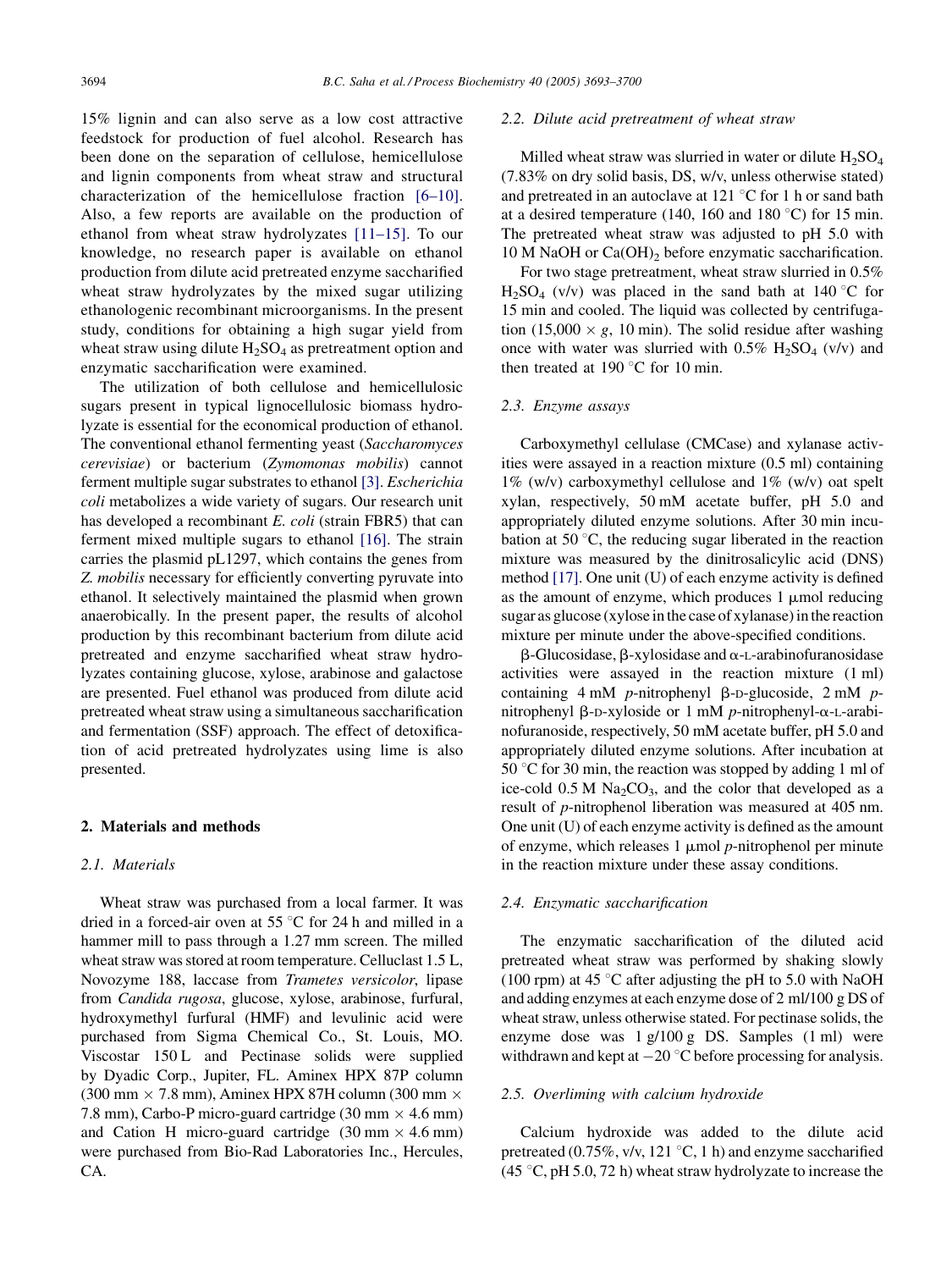pH to 10.5. The whole mixture was stirred for 30 min at 90  $\degree$ C, allowed to cool slowly to room temperature and then adjusted back to pH 6.5 with HCl. It was then centrifuged  $(15,000 \times g, 30 \text{ min})$  to remove any precipitate formed before using as substrate for fermentation.

## 2.6. Bacterial strain and preparation of inoculum

Recombinant E. coli strain FBR5 was used [\[16\]](#page-7-0). The strain was maintained in glycerol vials at  $-20$  °C for use as a working stock. It was plated on Luria broth (10 g tryptone, 5 g yeast extract and 5 g NaCl) containing 20 g xylose and 40 mg tetracycline solidified with 15 g/l agar. Plates were incubated at  $35^{\circ}$ C. Cells from a single well-isolated colony were inoculated into a 500 ml flask containing 200 ml of Luria broth with 50 g/l xylose. Cultures were incubated for 24 h at  $35^{\circ}$ C and 130 rpm and used as seed culture for fermentation experiments.

#### 2.7. Fermentation experiments

Batch culture experiments were carried out in pHcontrolled 500 ml fleakers with a working volume of 350 ml under semianaerobic conditions essentially as described by Bothast et al. [\[18\]](#page-7-0). A picture of the pHcontrolled fleaker fermentation system set-up has recently been published [\[19\].](#page-7-0) Luria broth containing wheat straw hydrolyzate was used as the substrate. It is prepared by dissolving 10 g tryptone, 5 g yeast extract and 5 g NaCl in the hydrolyzate (per litre) and autoclaving at 121  $\degree$ C for 15 min. A 4 M KOH solution was used for pH control. Samples were withdrawn periodically to determine cell mass, ethanol content and residual sugars and stored at  $-20$  °C prior to analysis. Base consumption and pH were also recorded. For SHF experiments, the fermentation was performed at pH 6.5 and  $35^{\circ}$ C using the liquid portion of the hydrolyzate after separating it from the solids. For SSF experiments, 2 l fermenters (Biostat B, B. Braun Biotech International, Alletown, PA) with working volumes of 1.5 l were used at pH 6.0 and 35  $\degree$ C at the agitation rate of 150 rpm. The dilute acid pretreated whole-wheat straw hydrolyzate was added to the fermenter as a substrate after adjusting the pH to 6.0 with 4N NaOH before adding enzymes and inoculum. Inoculum size was 10% (v/v) in both cases.

## 2.8. Analytical procedures

The composition of milled wheat straw with respect to crude protein, crude fat, crude fiber, ash, moisture, neutral detergent fiber (NDF), acid detergent fiber (ADF), cellulose and lignin content was determined by the University of Missouri Agriculture Experiment Station Chemical Laboratories, Columbia, MO. Hemicellulose content of wheat straw was determined as NDF minus ADF using the van Soest method [\[20\].](#page-7-0) Sugars, furfural, HMF, levulinic acid, acetic acid, ethanol and succinic acid were analyzed by highpressure liquid chromatography (HPLC) [\[2\].](#page-7-0) The separation system consisted of a solvent delivery system (P2000 pump, Spectra-Physics, San Jose, CA) equipped with an autosampler (717, Waters Chromatography Division, Millipore Corp., Milford, MA), a refractive index detector (410 differential refractometer, Waters), a dual A absorbance detector (2487, Waters) and a computer software based integration system (Chromquest 4.0, Spectra-Physics). Two ion moderated partition chromatography columns (Aminex HPX-87P with a Carbo-P micro-guard cartridge, Aminex HPX 87H with Cation H micro-guard cartridge) were used. The Aminex HPX-87P column was maintained at 85 $\degree$ C, and the sugars were eluted with Milli-Q filtered water at a flow rate of 0.6 ml/min. The Aminex HPX-87H column was maintained at  $65^{\circ}$ C, and the sugars, organic acids, furfural and HMF and ethanol were eluted with  $10 \text{ mM HNO}_3$ prepared using Milli-Q filtered water at a flow rate of 0.6 ml/ min. Peaks were detected by refractive index or UV absorption (277 nm) and were identified and quantified by comparison to retention times of authentic standards (glucose, xylose, galactose, arabinose, furfural, HMF, acetic acid, levulinic acid, succinic acid and ethanol). For comparative purposes, total-reducing sugars present in the hydrolyzate was also estimated by using DNS method [\[17\]](#page-7-0). Cell growth of the bacterium was monitored by measuring the optical density of the appropriately diluted culture broth at 660 nm in the case of SHF experiments.

## 3. Results

# 3.1. Dilute acid pretreatment and enzymatic saccharification

#### 3.1.1. Effect of acid dose

Wheat straw used in this investigation contained  $48.57 \pm 0.30\%$  cellulose and  $27.70 \pm 0.12\%$  hemicellulose which make up the total carbohydrate content of  $76.27 \pm$ 0.42% on dry solid basis (Table 1). [Table 2](#page-3-0) shows the commercial enzyme preparations used for saccharification of pretreated wheat straw and the activity level of each assayed enzyme present in these preparations.

Table 1 Composition of wheat straw on dry solid basis

| Dry solids $(\%$ , w/w)     |
|-----------------------------|
| $3.48 \pm 0.09$             |
| $0.47 \pm 0.01$             |
| $45.85 \pm 0.20$            |
| $6.68 \pm 0.01$             |
| $48.57 \pm 0.30$            |
| $27.70 \pm 0.12^{\text{a}}$ |
| $8.17 \pm 0.90$             |
| $58.86 \pm 0.04$            |
| $86.56 \pm 0.09$            |
|                             |

The data presented are averages of two independent analyses. <br>a Calculated value.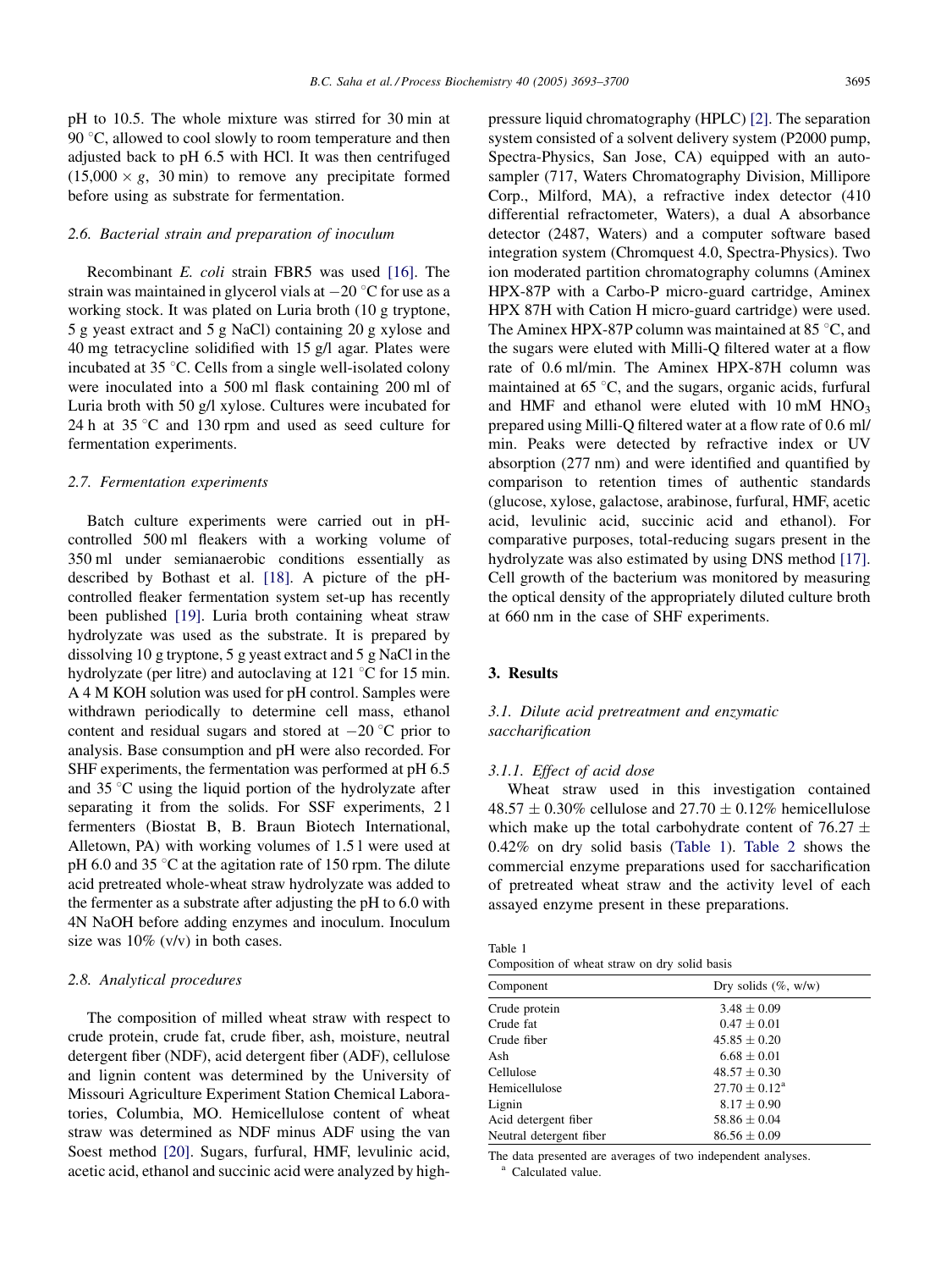| Enzyme                           | Activity $(U/ml)^a$ |              |                 |                               |  |
|----------------------------------|---------------------|--------------|-----------------|-------------------------------|--|
|                                  | Celluclast          | Novozyme 188 | Viscostar 150 L | Pectinase solids <sup>b</sup> |  |
| CMCase <sup>c</sup>              | 1513                | 39           | 986             |                               |  |
| $\beta$ -Glucosidase             | 74                  | 330          |                 |                               |  |
| Xylanase                         | 905                 | 605          | 32956           | 76                            |  |
| $\beta$ -Xylosidase              |                     |              | 68              |                               |  |
| $\alpha$ -L-Arabino-furanosidase |                     | 29           | 58              |                               |  |

<span id="page-3-0"></span>Table 2 Commercial enzymes used in dilute acid pretreated wheat straw saccharification

<sup>a</sup> At pH 5.0 and5  $^{\circ}$ C. b The pectinase preparation was used as a source of esterase.

<sup>c</sup> Carboxymethyl cellulase.

Initially, we have evaluated dilute acid pretreatment of wheat straw at 121 °C. The effects of acid dose  $(0.0-1.0\%$ , v/v) on dilute  $H_2SO_4$  pretreatment at 121 °C for 1 h and enzymatic saccharification using cellulase (Celluclast) and  $\beta$ -glucosidase (Novozyme 188) at 45 °C and pH 5.0 for 72 h of wheat straw are shown in Table 3. With 7.83% (w/v, DS) wheat straw, an acid dose of  $0.75\%$  (v/v) gave maximum yield  $(485 \pm 22 \text{ mg/g}, 64\% \text{ of total carbohydrate})$  of fermentable sugars. About 92% of hemicellulose was converted to sugars  $(255 \pm 13 \text{ mg/g DS})$  and only 47% cellulose (230  $\pm$  9 mg/g DS) was converted to glucose. No detectable quantities  $(>0.001\%, w/v)$  of furfural and HMF were present in these hydrolyzates. The effect of the increase of  $H_2SO_4$  dose (up to 4%, v/v) on the pretreatment and enzymatic saccharification of wheat straw was also studied. Total sugars present in the hydrolyzates were  $455 \pm 3$  and  $400 \pm 1$  mg/g DS at the acid doses of 2 and 4% (v/v), respectively (data not shown).

The addition of ethylene carbonate  $(1\%, w/v)$  with dilute  $H_2SO_4$  (0.75%, v/v) pretreatment at 121 °C for 1 h and enzymatic saccharification (45 C, pH 5.0, 72 h) by cellulase (Celluclast) and b-glucosidase (Novozyme 188) increased the sugar yield to 563  $\pm$  17 mg/g DS (glucose, 272  $\pm$  5 mg; xylose/galactose,  $242 \pm 9$  mg and arabinose,  $49 \pm 3$  mg) (74% yield). The addition of metals (FeSO<sub>4</sub>,  $Al<sub>2</sub>(SO<sub>4</sub>)<sub>3</sub>$  and MgSO<sub>4</sub>, each at 0.2 mM) with 0.75%  $H<sub>2</sub>SO<sub>4</sub>$  (v/v) did not

Table 3

|  | Effect of acid dose on dilute acid pretreatment and enzymatic saccharification of wheat straw |  |
|--|-----------------------------------------------------------------------------------------------|--|
|  |                                                                                               |  |

pectinase preparation to the three enzyme combination (Celluclast, Novozyme 188 and Viscostar 150 L) increased the saccharification yield of wheat straw to  $518 \pm 1$  mg (glucose,  $261 \pm 1$  mg). In combination with Tween 20 (2.5 g/l), this four enzyme cocktail gave  $565 \pm 10$  mg/g total sugars (glucose,  $297 \pm 6$  mg; xylose/galactose,  $240 \pm 4$  mg and arabinose,  $27 \pm 0$  mg) DS of wheat straw which gives a yield of 74% of the total carbohydrate content.

(data not shown).

Wheat straw was treated with concentrated  $H_2SO_4(2:1, w)$ w) at 25  $\degree$ C for 3 h, neutralized and the sugar composition was determined. The yield of total sugars was only  $373 \pm 6$  mg/g DS (glucose,  $284 \pm 1$  mg, xylose/galactose,  $72 \pm 4$  mg and arabinose,  $16 \pm 1$  mg, 49% of total carbohydrate content). Under this condition,  $24.6 \pm 2.0$  mg acetic acid,  $9.4 \pm$ 0.5 mg furfural and  $1.3 \pm 0.0$  mg HMF were produced per gram DS of wheat straw.

enhance the enzymatic saccharification yield of wheat straw

The addition of laccase, lipase or both preparations with cellulase and b-glucosidase preparations did not enhance the saccahrification yield of  $0.75\%$  H<sub>2</sub>SO<sub>4</sub> (v/v) pretreated wheat straw (data not shown). The addition of Tween 20 (2.5 g/l) increased the enzymatic (Celluclast, Novozyme 188 and Viscostar 150 L) saccharification yield of  $H_2SO_4$ pretreated (0.75%, v/v, 1 h) wheat straw (7.83%, w/v, DS) from  $488 \pm 3$  to  $520 \pm 4$  mg/g DS. The addition of

| Acid $(\%$ , w/v) | Enzymatic saccharification | Sugar yield $(mg/gDS)$           |              |            |              |  |
|-------------------|----------------------------|----------------------------------|--------------|------------|--------------|--|
|                   |                            | Xylose plus galactose<br>Glucose |              | Arabinose  | Total        |  |
| 0.00              | Before                     | $15 \pm 1$                       | $0\pm 0$     | $0\pm 0$   | $15 \pm 1$   |  |
|                   | After                      | $109 \pm 1$                      | $60\pm0$     | $0\pm 0$   | $169 \pm 1$  |  |
| 0.25              | Before                     | $5\pm0$                          | $46 \pm 2$   | $8 \pm 1$  | $59 \pm 1$   |  |
|                   | After                      | $186 \pm 4$                      | $179 \pm 13$ | $31 \pm 1$ | $396 \pm 13$ |  |
| 0.50              | Before                     | $5\pm0$                          | $133 \pm 1$  | $17 \pm 0$ | $155 \pm 1$  |  |
|                   | After                      | $226 \pm 4$                      | $214 \pm 2$  | $32 \pm 5$ | $472 \pm 11$ |  |
| 0.75              | Before                     | $15 \pm 1$                       | $152 \pm 4$  | $20 \pm 0$ | $187 \pm 5$  |  |
|                   | After                      | $230 \pm 9$                      | $222 \pm 8$  | $33 \pm 5$ | $485 \pm 22$ |  |
| 1.00              | Before                     | $20 \pm 0$                       | $158 \pm 0$  | $20 \pm 0$ | $198 \pm 1$  |  |
|                   | After                      | $214 \pm 4$                      | $208 \pm 4$  | $30 \pm 1$ | $452 \pm 1$  |  |

Wheat straw (7.83%, w/v, DS) was treated with dilute sulfuric acid at 121 °C for 1 h. Enzymatic saccharification was performed using cellulase (Celluclast) and  $B$ -glucosidase (Novozyme 188) at 45 °C and pH 5.0 for 72 h. Enzymes used, 2 ml/100 g DS of wheat straw. The data presented are averages of two separate experiments.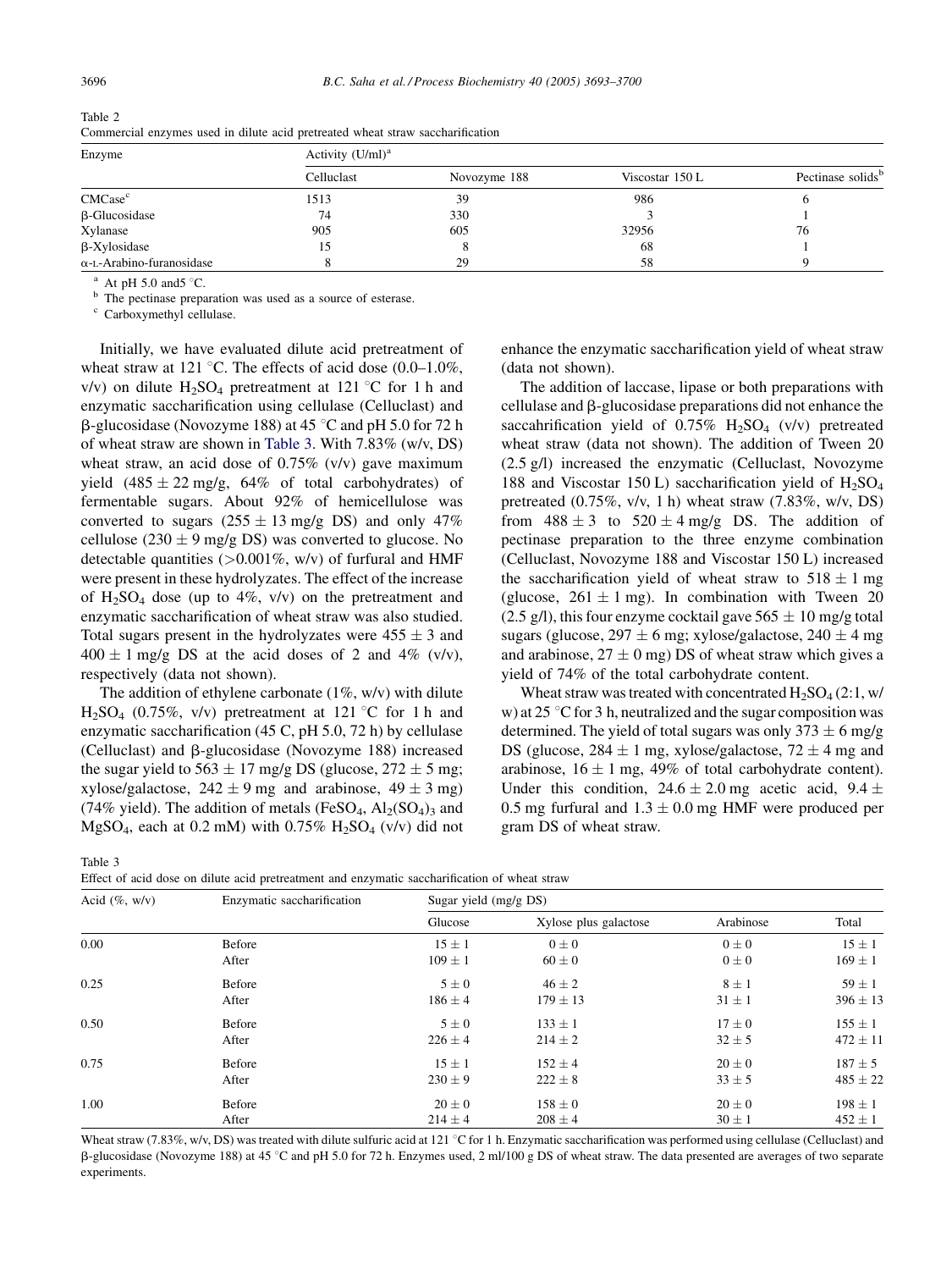<span id="page-4-0"></span>

Fig. 1. Effect of temperature (140, 160 and 180 °C) and acid dose (0.0, 0.25 and 0.5%,  $v/v$ ) on the release of glucose (A), xylose (B), total sugars (C) and acetic acid (D) by dilute acid pretreatment for 15 min and enzymatic saccharification (45 °C, pH 5.0, 72 h) using cellulase (Celluclast) and  $\beta$ -glucosidase (Novozyme 188) of wheat straw slurry (7.83%, w/v, DS). Enzymes used, 2 ml/100 g DS of wheat straw. The data presented are averages of two separate experiments.

#### 3.1.2. Effect of temperature

The effects of temperature (140, 160 and 180 $\degree$ C) on dilute  $H_2SO_4$  (0.00, 0.25 and 0.50%, v/v) pretreatment of wheat straw for 15 min and subsequent enzymatic saccharification (45 °C, pH 5.0, 72 h) were evaluated. Dilute acid (0.5%, v/v) pretreatment at 180 °C for 15 min and subsequent enzymatic saccharification using the commercial cellulase and a  $\beta$ -glucosidase preparation generated 576 mg total sugars per gram DS of wheat straw (75% yield, Fig. 1A–C). Acetic acid formation is also shown in Fig. 1D. The acetate formation increased with both temperature and acid dose. No furfural was detected in the wheat straw hydrolyzates pretreated at 140 and 160  $^{\circ}$ C. But at 180  $^{\circ}$ C, 11 and 32 mg furfural were produced per gram DS of wheat straw at acid dose of 0.25 and 0.5% (v/v), respectively. No HMF was detected in any of the hydrolyzates.

The effect of pretreatment time (15, 30 and 60 min) on dilute  $H_2SO_4$  (0.5%, v/v) pretreatment of wheat straw at 140  $\degree$ C was also studied (Table 4). The overall saccharification yield did not increase with the increase of treatment time as a result of decrease in hemicellulose conversion even though the cellulose saccharification was enhanced.

Table 4

| Effect of pretreatment time on dilute acid pretreatment at 140 $^{\circ}$ C and enzymatic saccharification of wheat straw |  |
|---------------------------------------------------------------------------------------------------------------------------|--|
|---------------------------------------------------------------------------------------------------------------------------|--|

| Time (min) | Enzymatic saccharification | Sugar yield $(mg/gDS)$ |              |            |            |              |  |
|------------|----------------------------|------------------------|--------------|------------|------------|--------------|--|
|            |                            | Glucose                | Xylose       | Arabinose  | Galactose  | Total        |  |
| 15         | Before                     | $18 \pm 0$             | $116 \pm 9$  | $22 \pm 1$ | $8\pm0$    | $164 \pm 5$  |  |
|            | After                      | $269 \pm 11$           | $195 \pm 11$ | $28 \pm 1$ | $14 \pm 3$ | $506 \pm 23$ |  |
| 30         | Before                     | $12 \pm 0$             | $117 \pm 0$  | $21 \pm 2$ | $8\pm0$    | $150 \pm 2$  |  |
|            | After                      | $307 \pm 5$            | $208 \pm 3$  | $23 \pm 0$ | $14 \pm 3$ | $552 \pm 11$ |  |
| 60         | Before                     | $16 \pm 5$             | $109 \pm 22$ | $19 \pm 2$ | $8 \pm 5$  | $144 \pm 29$ |  |
|            | After                      | $313 \pm 8$            | $198 \pm 11$ | $25 \pm 3$ | $18 \pm 3$ | $554 \pm 25$ |  |

Wheat straw (7.83%, w/v, DS) was treated with dilute H<sub>2</sub>SO<sub>4</sub> (0.5%, v/v) at 140 °C. Enzymatic saccharification was performed using cellulase (Celluclast),  $\beta$ glucosidase (Novozyme 188) and xylanase (Viscostar 150 L) at 45 °C and pH 5.0 for 72 h. Enzymes used, 2 ml/100 g DS of wheat straw. The data presented are averages of two separate experiments.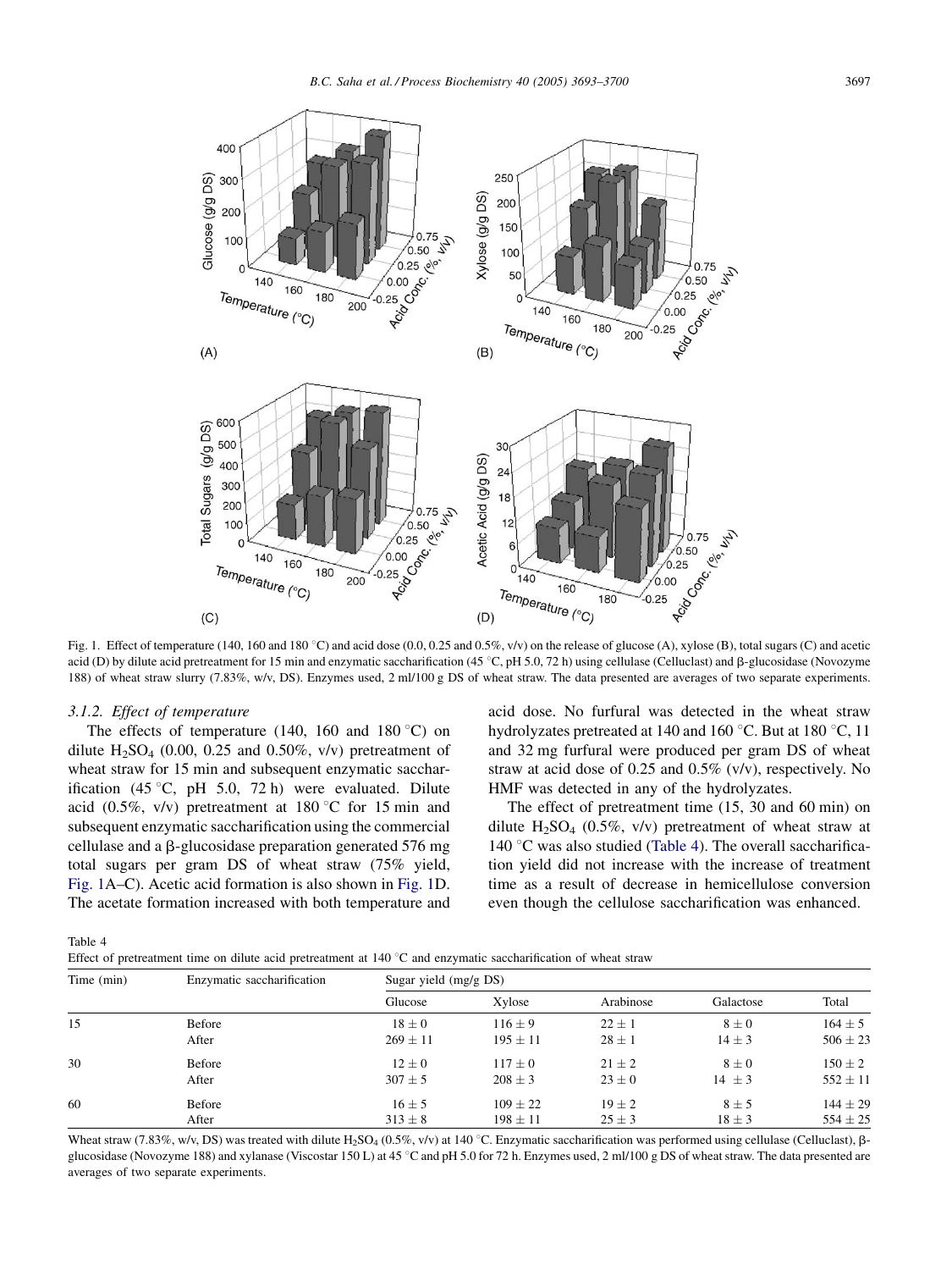<span id="page-5-0"></span>Table 5 Ethanol production from wheat straw hydrolyzate by recombinant Escherichia coli strain FBR5

| Hydrolyzate                                    | Fermentation time $(h)^a$ | Sugar $(g/l)$ | Ethanol $(g/l)$ | Ethanol $(g/g)$ |
|------------------------------------------------|---------------------------|---------------|-----------------|-----------------|
| Separate hydrolysis and fermentation           |                           |               |                 |                 |
| Acid, enzyme                                   | 118                       | $46 \pm 1$    | $19 + 1$        | 0.24            |
| Acid, enzyme, overliming                       | 39                        | $46 \pm 0$    | $17 + 2$        | 0.21            |
| Simultaneous saccharification and fermentation |                           |               |                 |                 |
| Acid, enzyme                                   | 136                       |               | $13 \pm 2$      | 0.17            |
| Acid, overliming, enzyme                       | 112                       |               | $17 \pm 0$      | 0.21            |

For pretreatment, wheat straw (7.83%, w/v, DS) was treated with  $0.75\%$  H<sub>2</sub>SO<sub>4</sub> (v/v) at 121 °C for 1 h. Enzymatic saccharification was performed using cellulase (Celluclast),  $\beta$ -glucosidase (Novozyme 188) and xylanase (Viscostar 150 L) at 45 °C and pH 5.0 for 72 h. Enzymes used, 2 ml/100 g DS of wheat straw. Overliming (pH 10.5) was done at 90 °C for 30 min. Fermentation experiments were performed at 35 °C and pH 6.5 for separate hydrolysis and fermentation or at pH 6.0 for simultaneous saccharification and fermentation. The data presented are average of two separate experiments.<br><sup>a</sup> Time of maximum alcohol production.

## 3.1.3. Two stage dilute acid pretreatment

The two stage dilute  $H_2SO_4$  pretreatment of wheat straw was carried out with the aim of first depolymerizing hemicellulose at a lower temperature (140 $\degree$ C, 15 min) in order to avoid the formation of furan compounds and carboxylic acids, and then the second stage was performed at a higher temperature (190 $\degree$ C, 10 min) to make cellulose much more accessible to enzymatic hydrolysis. The liquid phase containing the soluble materials was removed between the treatments, thereby avoiding further degradation of monosaccharides formed. The hydrolyzate contained only  $140 \pm 13$  mg glucose,  $165 \pm 6$  mg xylose,  $13 \pm 4$  mg galactose and  $62 \pm 2$  mg arabinose (total sugars,  $382 \pm$ 18 mg/g DS) of wheat straw. Moreover, it contained  $45.1 \pm 4$  mg furfural and  $10.3 \pm 0.3$  mg HMF in addition to  $30.8 \pm 1.7$  mg acetic acid per gram DS.

#### 3.2. Fermentation of wheat straw hydrolyzates

The results of fermentation of dilute  $H_2SO_4$  pretreated and enzyme saccharified wheat straw by the recombinant E. coli strain FBR5 are summarized inTable 5. It is clear that separate



Fig. 2. Time courses of ethanol production by the recombinant Escherichia coli strain FBR5 from wheat straw (78.3 g/l) hydrolyzates at 35 °C. The data presented are averages of two separate experiments. Symbols:  $( \bigcirc )$ , separate hydrolysis and fermentation;  $(①)$ , separate hydrolysis and fermentation with overliming;  $(\Box)$ , simultaneous saccharification and fermentation and (&), simultaneous saccharification and fermentation with overliming.

hydrolysis and fermentation (SHF) approach worked better than simultaneous saccharification and fermentation method. Overliming (pH 10.5, 90 $\degree$ C, 30 min, and then adjusting the pH to 5.0) helped to reduce the fermentation time dramatically from 118 to 39 h in the case of SHF. For SSF, overliming helped to increase the yield of ethanol from  $13 \pm 2$  to  $17 \pm 0$  g/l and also decreased the fermentation time from 136 to 112 h (Table 5). The maximum yield of ethanol (per litre) from wheat straw (78.3 g) hydrolyzate by recombinant E. coli strain FBR5 was  $19 \pm 2$  g with a yield of 0.24 g/g DS (0.32 g/ g theoretical sugars present in wheat straw on DS basis) by SHF. The average cell densities (A660 nm) were 2.3 at 118 h in the case of SHF without overliming and 1.4 at 39 h in the case of SHF with overliming, respectively. The time courses of ethanol production by the recombinant E. coli strain from wheat straw hydrolyzate is shown in Fig. 2. It is evident that the ethanol production rate was much higher at the initial stage of the fermentation. At 22 h, the ethanol yields were 11.3, 14.4, 9.1 and 10.9 g/l for SHF, SHF with overliming, SSF, SSF with overliming, respectively.

## 4. Discussion

Wheat straw, an abundant low value by-product of wheat production world wide, is an attractive feedstock for conversion to fuel ethanol. Pretreatment of any lignocellulosic biomass is crucial before enzymatic saccharification [\[21\]](#page-7-0). Dilute acid pretreatment has become a state of the art technology for pretreating any lignocellulosic biomass [\[22,23\].](#page-7-0) It has the advantage of not only solubilizing hemicellulose but also converting solubilized hemicellulose to fermentable sugars [\[2\].](#page-7-0) The dilute acid pretreatment, thus, eliminates or reduces the need for use of hemicellulase enzyme mixtures. However, depending on the temperature, the pretreatment usually produces sugar degradation products, such as furfural and HFM, which are inhibitory to the fermentative microorganisms [\[24\]](#page-7-0). The objective of this study is to perform the dilute acid pretreatment at a lower temperature, and thus avoid the formation of inhibitory sugar degradation products.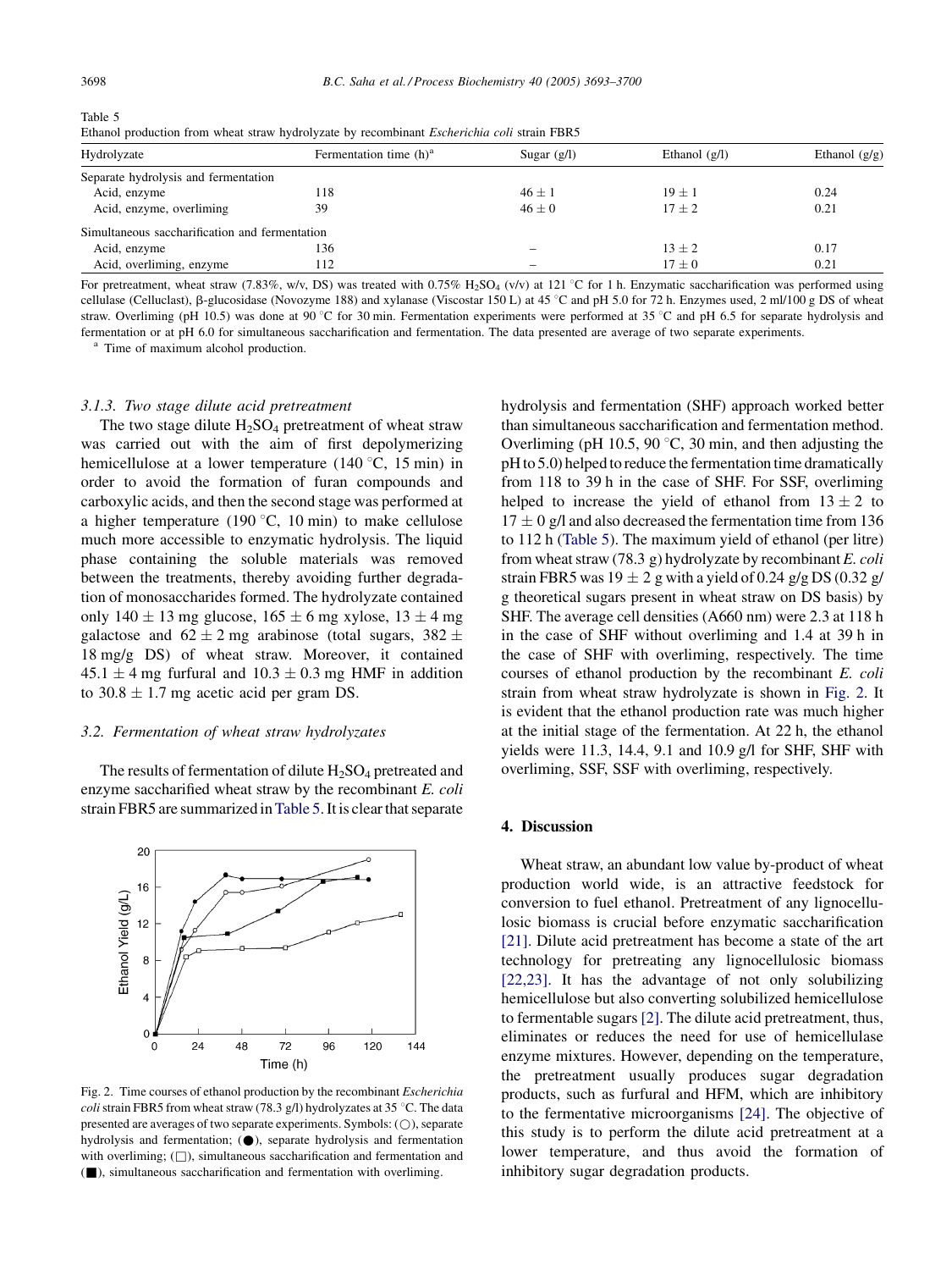This study indicates that  $0.75\%$  (v/v)  $H_2SO_4$  gave good yields of sugars after enzymatic saccharification without forming sugar degradation products (furfural and HMF). We have been able to obtain a saccharification yield of 74% by using 0.75% (v/v) acid pretreatment at 121 °C for 1 h and saccharifying with a cocktail of four commercial enzyme preparations. Also, most of the hemicellulose was solubilized and degraded to component monosaccharides (xylose, arabinose and galactose) without further degradation to furfural and HMF. Previous research at our Center on wheat straw pretreatment using 1N trifluoroacetic acid (TFA) for 7 h at reflux temperature (99–100  $^{\circ}$ C) gave a xylose yield of 80% based on the xylan content of hemicellulose and the residue after enzymatic saccharification with cellulase gave 70–75% conversion of cellulose to glucose [\[25\].](#page-7-0) Delgenes et al. [\[15\]](#page-7-0) reported efficient hydrolysis of the hemicellulose fraction by treating wheat straw with  $2\%$  (w/v) H<sub>2</sub>SO<sub>4</sub> for 23 h at 91.5 °C under reflux using 20 ml acid per gram wheat straw chips.

Concentrated acid treatment offers advantage of not using any enzymes for saccharification [\[26\]](#page-7-0). Delgenes et al. [\[15\]](#page-7-0) treated wheat straw with  $72\%$  (w/v)  $H_2SO_4$  for 30 min at 30 $\degree$ C using 15 ml acid per gram wheat straw and obtained 11.1 g monosaccharides from 18.8 g wheat straw on DS basis. In our study, treatment of wheat straw with concentrated  $H_2SO_4$  under the conditions used gave only 49% conversion of total carbohydrates to sugars even though the method did not generate much furfural and HMF. Research needs to be performed to find an optimized condition for generating sugars from wheat straw by concentrated acid treatment.

The data in [Fig. 1](#page-4-0) indicates that the sugar and acetic acid yield are dependent upon the  $H<sub>2</sub>SO<sub>4</sub>$  dose as well as temperature of pretreatment. The maximum yield of sugars was 76% after enzymatic saccharification of  $0.5\%$  H<sub>2</sub>SO<sub>4</sub> (v/ v) pretreated wheat straw for 15 min at 180  $^{\circ}$ C. However, at this temperature,  $32 \pm 4$  mg furfural and  $27 \pm 0$  mg acetic acid, but no HMF were produced per gram DS of wheat straw. This clearly indicates that pentose sugars (xylose and arabinose) derived from hemicellulose were further degraded. The two stage dilute acid (0.5%, v/v) pretreatment (140  $\degree$ C, 15 min; 190  $\degree$ C, 10 min) did not give good yields of sugars from wheat straw. One reason is that the cellulose degradation was not enhanced at all under the conditions used. The quantity of total sugars present in each hydrolyzate determined by HPLC analysis of sugars was found to be correlated well with the total sugars estimated by DNS method (data not shown).

A critical problem in the fermentation of dilute acid hydrolyzates has been the inability of the fermentative microorganism to withstand inhibitory compounds produced during pretreatment and usually a detoxification step is needed to improve fermentability [\[27,28\].](#page-7-0) Amartey et al. [\[29\]](#page-7-0) reported that overliming helped the fermentation of sugars derived by acid hydrolysis of the hemicellulose fraction of wheat straw to ethanol by Bacillus stearothermophilus T-13, a lactate dehydrogenase deficient mutant. The results of our study clearly indicate that it is possible to obtain a good yield of fermentable sugars from wheat straw using conventional dilute  $H_2SO_4$  pretreatment at a moderate temperature and commercially available enzymes. Even though mild acid and moderate temperature were used for dilute acid pretreatment and the hydrolyzate did not contain any detectable quantities (0.001%, w/v) of furfural and HMF, it still needs to be conditioned further by overliming ([Table 5\)](#page-5-0). Otherwise, the fermentation of the hydrolyzate by the recombinant ethanologenic E. coli takes much longer time in the case of SHF. In the case of SSF, the yield is much better and production rate was also improved by overliming [\(Table 5\)](#page-5-0). It is thought that apart from furans formed by sugar degradation, some unknown aromatic lignin degradation products were formed during acid pretreatment [\[24\]](#page-7-0). These compounds are likely to be responsible for the inhibition or delay in fermentation activity of the recombinant E. coli used in this investigation. These inhibitory compounds get precipitated during overliming [\[30\].](#page-7-0) However, the overliming method of detoxification has a drawback in the form of sugar loss [\[31\]](#page-7-0).

We are now concentrating our effort to pretreat and saccharify wheat straw in such a way as not to produce any inhibitors or minimize the formation of these fermentation inhibitors. The maximum ethanol yield from fermentation of wheat straw hydrolyzate was  $19 \pm 2$  g/l from 78.3 g/l of wheat straw on DS basis. Even though SSF is preferred with respect to process integration and simplification, it did not perform well in comparison with SHF. One main reason is that the SSF was performed at a compromised pH 6.0 and temperature  $35^{\circ}$ C instead of enzyme optimal activity at pH 4.5–5.0 and 45–50  $\degree$ C. This made the SSF process much slower. For this reason, Szczodrak used thermotolerant Kluvveromyces fragilis for SSF of pretreated wheat straw to ethanol at 43 °C and obtained  $3\%$  (w/v) ethanol from 10% (w/ v, DS) of chemically treated straw in 24 h [\[32\]](#page-7-0). Moreover, the acid hydrolyzate of wheat straw used as such after neutralization for SSF added much insoluble substrate to the reactor (fermenter) that required very good agitation, which might have denatured some enzyme activities. SHF was performed at their respective optimal temperature and pH and it also offered much easier mixing during fermentation because of the separation of the insoluble materials from the hydrolyzate before fermentation. The recombinant E. coli strain FBR5 can produce 42 g ethanol from 95 g xylose per litre at 35 °C and pH 6.5 [\[16\]](#page-7-0). Attempts will be made to increase the sugar concentration in the hydrolyzate so as to obtain more ethanol in the fermentation broth. We are exploring other pretreatment options, such as alkali and alkaline peroxide, for wheat straw.

#### Acknowledgements

The authors thank Gregory J. Kennedy and Erin L. Webster for excellent technical assistance and Bruce S. Dien for providing Escherichia coli strain FBR5.